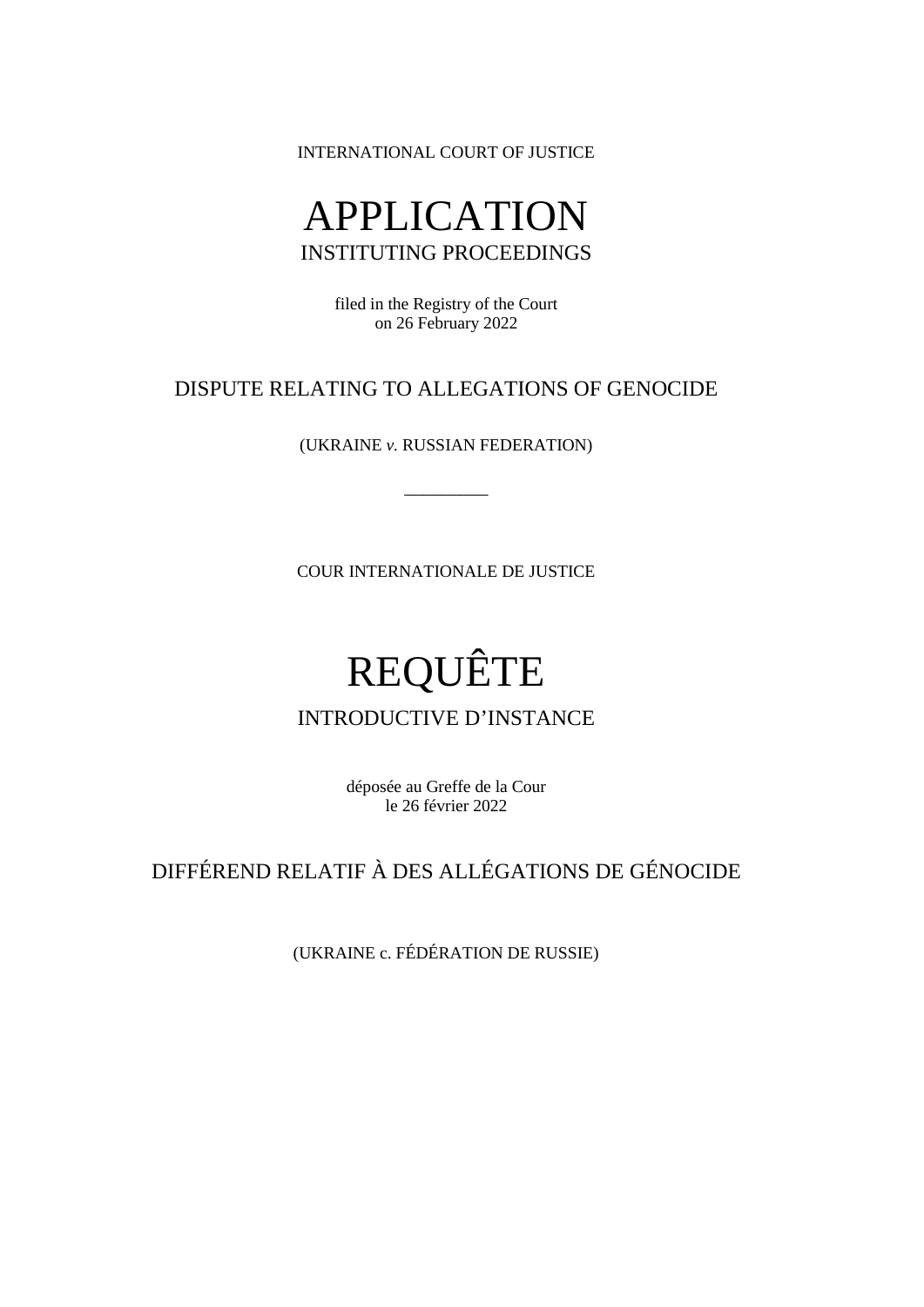#### **APPLICATION INSTITUTING PROCEEDINGS SUBMITTED BY UKRAINE**

#### **I. INTRODUCTION**

1. In accordance with Articles 36(1) and 40 of the Statute of the Court and Article 38 of the Rules of Court, Ukraine hereby submits this Application instituting proceedings against the Russian Federation.

2. This Application concerns a dispute between Ukraine and the Russian Federation relating to the interpretation, application and fulfilment of the 1948 Convention on the Prevention and Punishment of the Crime of Genocide (the "Genocide Convention" or "Convention"). As Ukraine further explains below, the Russian Federation has falsely claimed that acts of genocide have occurred in the Luhansk and Donetsk oblasts of Ukraine, and on that basis recognized the so-called "Donetsk People's Republic" and "Luhansk People's Republic," and then declared and implemented a "special military operation" against Ukraine with the express purpose of preventing and punishing purported acts of genocide that have no basis in fact. On the basis of this false allegation, Russia is now engaged in a military invasion of Ukraine involving grave and widespread violations of the human rights of the Ukrainian people.

3. Ukraine emphatically denies that any such genocide has occurred and brings this Application to establish that Russia has no lawful basis to take action in and against Ukraine for the purpose of preventing and punishing any purported genocide.

#### **II. JURISDICTION OF THE COURT**

4. Ukraine and the Russian Federation are both Members of the United Nations and therefore bound by the Statute of the Court, including Article 36 (1), which provides that the Court's jurisdiction "comprises . . . all matters specially provided for . . . in treaties and conventions in force."

5. Ukraine and the Russian Federation are both parties to the Genocide Convention.<sup>[1](#page-1-0)</sup>

6. Article IX of the Genocide Convention provides:

Disputes between the Contracting Parties relating to the interpretation, application or fulfilment of the present Convention, including those relating to the responsibility of a State for genocide or for any of the other acts enumerated in article III, shall be submitted to the International Court of Justice at the request of any of the parties to the dispute.

7. There is a dispute between Ukraine and the Russian Federation within the meaning of Article IX relating to the interpretation, application or fulfilment of the Genocide **Convention** 

<span id="page-1-0"></span><sup>&</sup>lt;sup>1</sup> Genocide Convention, List of Contracting Parties,

https://treaties.un.org/pages/ViewDetails.aspx?src=IND&mtdsg\_no=IV-1&chapter=4&clang=\_en.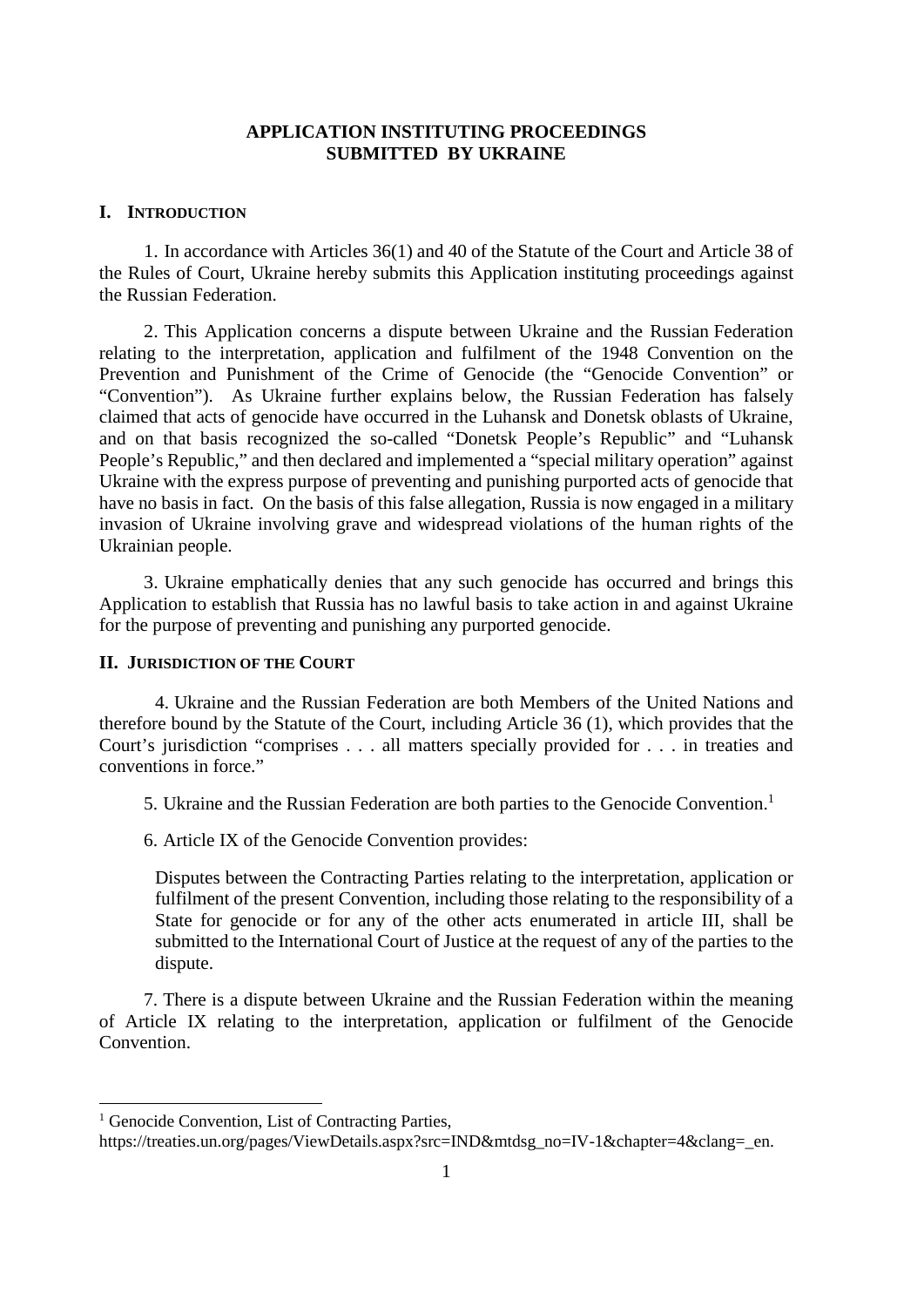8. The Russian Federation claims that acts of genocide have occurred in the Luhansk and Donetsk oblasts of Ukraine, and has undertaken military and other actions against Ukraine, including recognizing purportedly independent states on Ukrainian territory, with the express purpose of preventing and punishing such alleged acts of genocide:

- a. In his address of 21 February 2022, the President of the Russian Federation referred to "horror and genocide" allegedly suffered by Donbas communities at the hands of the State of Ukraine as the basis to "take a long overdue decision and to immediately recognise the independence and sovereignty of the Donetsk People's Republic and the Luhansk People's Republic."[2](#page-2-0)
- b. In his address to the Russian people on the morning of 24 February 2022, President Putin similarly explained that the purpose of the military operation against Ukraine was "to stop that atrocity, that genocide of the millions of people who live there and who pinned their hopes on Russia."[3](#page-2-1)
- c. In remarks to the United Nations Security Council on 23 February 2022, the Permanent Representative of the Russian Federation asserted that President Putin "decided to start a military operation in Donbas" and that "[t]he goal of this special operation is protection of people who have been victimized and exposed to genocide by the Kiev regime."[4](#page-2-2) The Permanent Representative continued: "To ensure this, we will seek demilitarization and denazification of Ukraine."[5](#page-2-3)
- d. At a press conference on 25 February 2022, Russian Foreign Minister Sergey Lavrov also justified Russia's military actions against Ukraine as "preventing the neo-Nazis and those who promote methods of genocide from ruling this country."[6](#page-2-4)
- e. In an interview on 25 February 2022, the Russian Ambassador to the European Union was asked about President Putin's reference to genocide as justification for Russia's unlawful acts against Ukraine and said, "[w]e can turn to the official term of genocide as coined in international law. If you read the definition it fits pretty well."[7](#page-2-5)

9. Ukraine emphatically denies that any such genocide has occurred, and that the Russian Federation has any lawful basis to take action in and against Ukraine for the purpose

<span id="page-2-0"></span><sup>&</sup>lt;sup>2</sup> Address by the President of the Russian Federation of 21 February 2022, http://en.kremlin.ru/events/president/transcripts/statements/67828.

<span id="page-2-1"></span><sup>&</sup>lt;sup>3</sup> Address by the President of the Russian Federation of 24 February 2022, http://en.kremlin.ru/events/president/transcripts/statements/by-date/24.02.2022.

<span id="page-2-2"></span><sup>&</sup>lt;sup>4</sup> Statement and reply by Permanent Representative Vassily Nebenzia at UNSC briefing on Ukraine, 23 February 2022, https://russiaun.ru/en/news/230222un.

<span id="page-2-3"></span><sup>5</sup> *Ibid*.

<span id="page-2-4"></span><sup>6</sup> TASS, *Kiev regime controlled by West, neo-Nazis, Lavrov says*, 25 February 2022, https://tass.com/politics/1411139.

<span id="page-2-5"></span><sup>7</sup> Georgi Gotev, EURACTIV, *Russian ambassador Chizhov: Nord Stream 2 is not dead, it's a sleeping beauty*, 25 February 2022, https://www.euractiv.com/section/globaleurope/interview/russian-ambassador-chizhov-nord-stream-2-is-not-dead-its-a-sleeping-beauty/.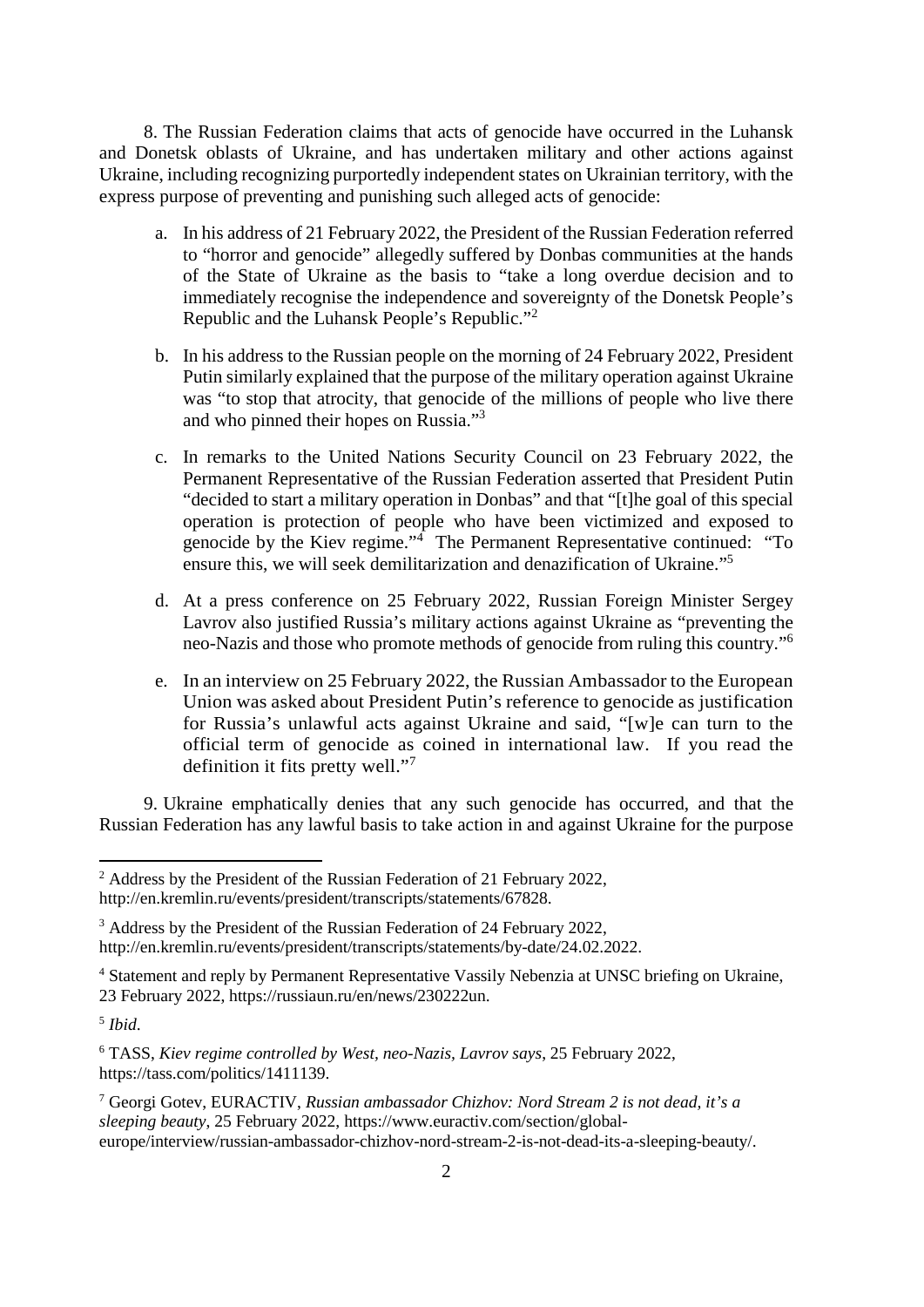of preventing and punishing genocide under Article I of the Convention. The unlawfulness of Russia's actions is further confirmed by Article VIII of the Convention.

10. In response to Russia's claim, the Ministry of Foreign Affairs of Ukraine issued a statement that Ukraine "strongly denies Russia's allegations of genocide and denies any attempt to use such manipulative allegations as an excuse for Russia's unlawful aggression," noting that under the Genocide Convention, "Russia's claims are baseless and absurd."[8](#page-3-0)

11. A dispute has therefore arisen relating to the interpretation and application of the Genocide Convention, as Ukraine and Russia hold opposite views on whether genocide has been committed in Ukraine, and whether Article I of the Convention provides a basis for Russia to use military force against Ukraine to "prevent and to punish" this alleged genocide.

12. Accordingly, pursuant to Article 36 (1) of the Court's Statute and Article IX of the Genocide Convention, the Court has jurisdiction to hear the claims submitted in the present Application by Ukraine against the Russian Federation.

#### **III. FACTS**

13. In an effort to assert its influence and dominance over Ukraine, since the Spring of 2014, the Russian Federation and persons within Russia have systematically supplied illegal armed groups, including the Donetsk People's Republic ("DPR") and the Luhansk People's Republic ("LPR"), with heavy weaponry, money, personnel, and training. With active Russian support, these illegal armed groups comprised of pro-Russian Ukrainians and Russian nationals emerged in the Donbas region of eastern Ukraine, spanning the Donetsk and Luhansk oblasts.<sup>[9](#page-3-1)</sup> In March and April 2014, these illegal armed groups occupied public and administration buildings in Donetsk and Luhansk.<sup>[10](#page-3-2)</sup> On 11 May 2014, the DPR and LPR announced their political goal as autonomy from Kyiv, and held a purported "referendum" that has been roundly condemned.<sup>[11](#page-3-3)</sup>

14. In early September 2014, in the midst of negotiations in Minsk between the Ukrainian and Russian governments to end the conflict in eastern Ukraine, the DPR and LPR articulated a list of political demands, including that the Ukrainian government recognize the special status of their territories and grant them greater autonomy; grant them the right to make

<span id="page-3-0"></span><sup>&</sup>lt;sup>8</sup> Statement of the Ministry of Foreign Affairs of Ukraine on Russia's False and Offensive Allegations of Genocide As a Pretext For Its Unlawful Military Aggression, 26 February 2022, https://mfa.gov.ua/en/news/zayava-mzs-ukrayini-shchodo-nepravdivih-ta-obrazlivih-zvinuvachenrosiyi-v-genocidi-yak-privodu-dlya-yiyi-protipravnoyi-vijskovoyi-agresiyi.

<span id="page-3-1"></span><sup>9</sup> *See* BBC News, *Ukraine Crisis: Key Players in Eastern Unrest* (28 August 2014); Council of the European Union, *List of Persons and Entities Under EU Restrictive Measures Over the Territorial Integrity of Ukraine*, pp. 17, 19 (2017).

<span id="page-3-2"></span><sup>10</sup> OHCHR, *Report on Human Rights Situation in Ukraine* (15 May 2014), para. 90.

<span id="page-3-3"></span><sup>&</sup>lt;sup>11</sup> OHCHR, *Report on the Human Rights Situation in Ukraine* (15 June 2014), paras. 2, 160–161.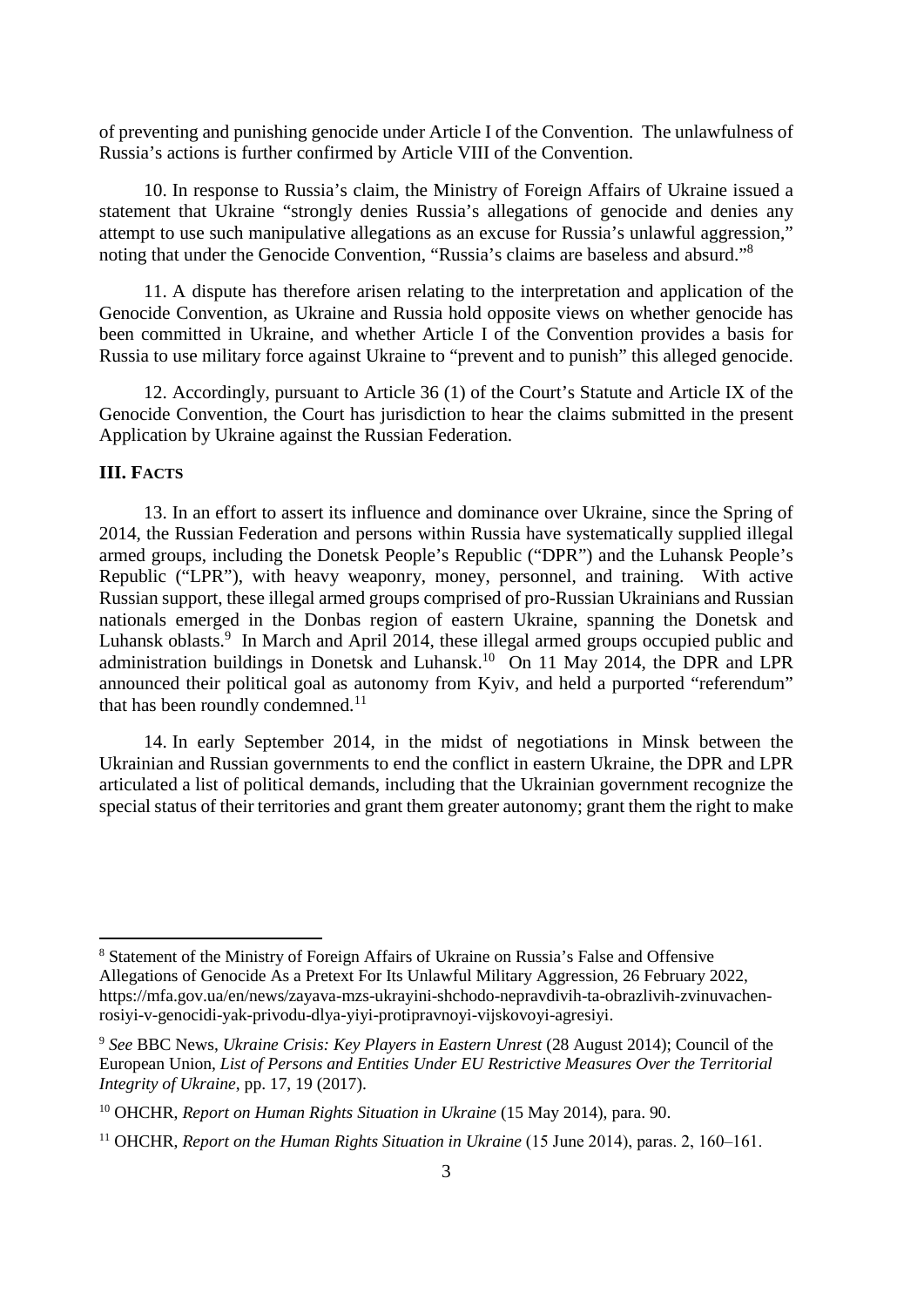Russian their official language; and grant each region the ability to engage in its own economic relations with Russia.[12](#page-4-0)

15. In February 2015, on the eve of further negotiations in Minsk and amidst a wave of attacks on Ukrainian civilians by the illegal armed groups, leaders of both the DPR and LPR again released a detailed list of political demands including "constitutional reforms in Ukraine, including extensive decentralization by granting individual areas of the Donbas an autonomous status."[13](#page-4-1) In service of these aims, the DPR and LPR engaged in what the Office of the United Nations High Commissioner for Human Rights ("OHCHR") has described as a "reign of intimidation and terror."<sup>[14](#page-4-2)</sup>

16. The Court already has pending before it a case on the merits concerning the *Application of the International Convention for the Suppression of the Financing of Terrorism and of the International Convention on the Elimination of All Forms of Racial Discrimination* (Ukraine v. Russian Federation). Ukraine's pleadings in that case document Russia's sustained violations of its international obligations from 2014 onwards by failing to take measures to prevent the provision of weapons and other support for the DPR and LPR, as well as engaging in a campaign of discrimination in occupied Crimea. Over the last few days, Russia has moved beyond these already serious breaches of international law to launch a fullscale invasion against Ukraine, based on false and pretextual allegations of genocide in Ukraine's Luhansk and Donetsk oblasts.

17. Further, in December 2019, leaders from Russia, Ukraine, France and Germany met to affirm their commitment to the deal reached in Minsk in 2015, but there has been no progress since.[15](#page-4-3) After a spike in violence, the Joint Forces Operation of Ukraine sought to strengthen a new ceasefire in July 2020.<sup>[16](#page-4-4)</sup> A full ceasefire was restored in December 2021 after numerous violations of the July 2020 ceasefire.<sup>[17](#page-4-5)</sup>

18. After a well-documented military build-up around Ukraine's borders, on 21 February 2022, the President of Russia issued a statement announcing that he "consider[ed] it necessary to take a long overdue decision and to immediately recognise the independence and

<span id="page-4-5"></span><sup>17</sup> *Ibid.*

<span id="page-4-0"></span><sup>12</sup> MKRU, *The DPR and LPR Promise Kiev That They Will Remain Part of Ukraine in Exchange for Recognition of Their Status* (1 September 2014); Petyr Kozlov & Alexey Nikolsky, *The Self-Proclaimed Republics in the East of Ukraine Put Forward their "Negotiation Demands" to Kiev, Vedomosti* (2 September 2014).

<span id="page-4-1"></span><sup>13</sup> Lb.ua, *Media Publish the Demands of the DPR and LPR for the Resolution of the Conflict (Documents)* (11 February 2015); Zn.ua, *The DPR's and LPR's Proposals at the Negotiations in Minsk* (11 February 2015).

<span id="page-4-2"></span><sup>&</sup>lt;sup>14</sup> OHCHR, *Report on the Human Rights Situation in Ukraine* (15 July 2014), para. 26.

<span id="page-4-3"></span><sup>15</sup> John Iris, Reuters, *Putin meets Ukraine leader for the first time at Paris peace summit* (9 December 2019), https://www.reuters.com/article/us-ukraine-crisis-summit/putin-meets-ukraineleader-for-first-time-at-paris-peace-summit-idUSKBN1YD1TP.

<span id="page-4-4"></span><sup>16</sup> Reuters, *OSCE says ceasefire agreement reached for eastern Ukraine* (22 December 2021), https://www.reuters.com/world/europe/osce-says-ceasefire-agreement-reached-eastern-ukraine-2021- 12-22/.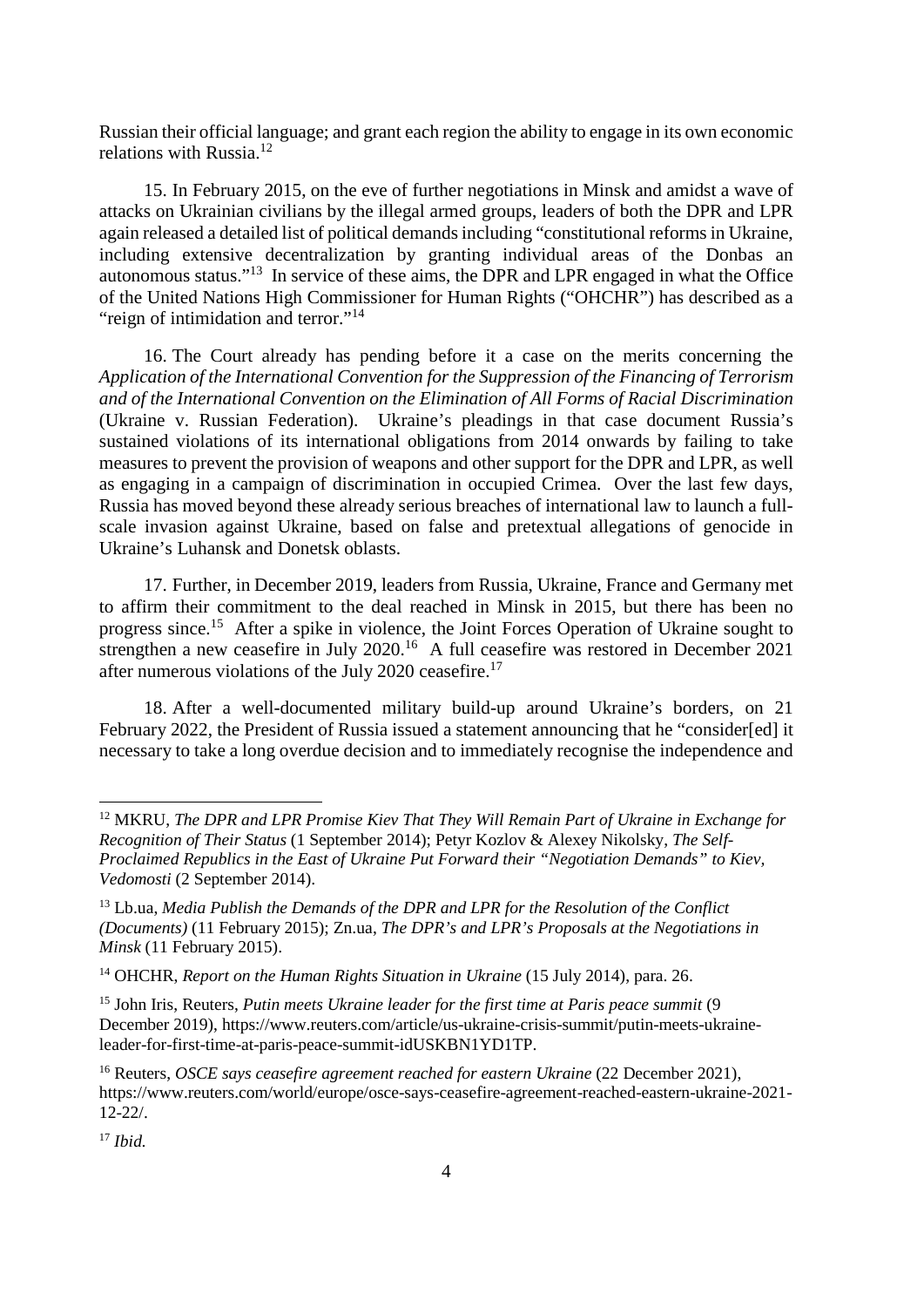sovereignty of the Donetsk People's Republic and the Luhansk People's Republic."<sup>[18](#page-5-0)</sup> President Putin grounded Russia's actions on unsupported allegations of "horror and genocide" allegedly sponsored, tolerated or somehow initiated by Ukraine:

> Not a single day goes by without Donbass communities coming under shelling attacks. The recently formed large military force makes use of attack drones, heavy equipment, missiles, artillery and multiple rocket launchers. The killing of civilians, the blockade, the abuse of people, including children, women and the elderly, continues unabated. As we say, there is no end in sight to this.

> Meanwhile, the so-called civilised world, which our Western colleagues proclaimed themselves the only representatives of, prefers not to see this, as if this horror and genocide, which almost 4 million people are facing, do not exist. But they do exist and only because these people did not agree with the West-supported coup in Ukraine in 2014 and opposed the transition towards the Neanderthal and aggressive nationalism and neo-Nazism which have been elevated in Ukraine to the rank of national policy. They are fighting for their elementary right to live on their own land, to speak their own language, and to preserve their culture and traditions.<sup>[19](#page-5-1)</sup>

19. On the same day, President Putin signed an Executive Order on the Recognition of the Donetsk People's Republic and an Executive Order on the Recognition of the Luhansk People's Republic.<sup>[20](#page-5-2)</sup> President Putin also signed a Treaty of Friendship, Cooperation and Mutual Assistance with the so-called Donetsk People's Republic and a Treaty of Friendship, Cooperation and Mutual Assistance with the so-called Luhansk People's Republic.<sup>[21](#page-5-3)</sup> These purported treaties were ratified on [22](#page-5-4) February 2022.<sup>22</sup>

20. On 24 February 2022, President Putin announced that he had made a decision to carry out a special military operation" and that "[t]he purpose of this operation is to protect

http://en.kremlin.ru/events/president/news/67834.

<span id="page-5-0"></span><sup>&</sup>lt;sup>18</sup> Address by the President of the Russian Federation of 21 February 2022, http://en.kremlin.ru/events/president/transcripts/statements/67828.

<span id="page-5-1"></span><sup>19</sup> *Ibid.*

<span id="page-5-2"></span> $20$  Signing of documents recognising Donetsk and Luhansk People's Republics, http://en.kremlin.ru/events/president/news/67829.

<span id="page-5-3"></span><sup>&</sup>lt;sup>21</sup> Signing of documents recognising Donetsk and Luhansk People's Republics, http://en.kremlin.ru/events/president/news/67829.

<span id="page-5-4"></span> $22$  President signed Federal Law On Ratifying the Treaty of Friendship, Cooperation and Mutual Assistance Between the Russian Federation and the Donetsk People's Republic, dated 22 February 2022, http://en.kremlin.ru/events/president/news/67835; President signed Federal Law On Ratifying the Treaty of Friendship, Cooperation and Mutual Assistance Between the Russian Federation and the Luhansk People's Republic, dated 22 February 2022,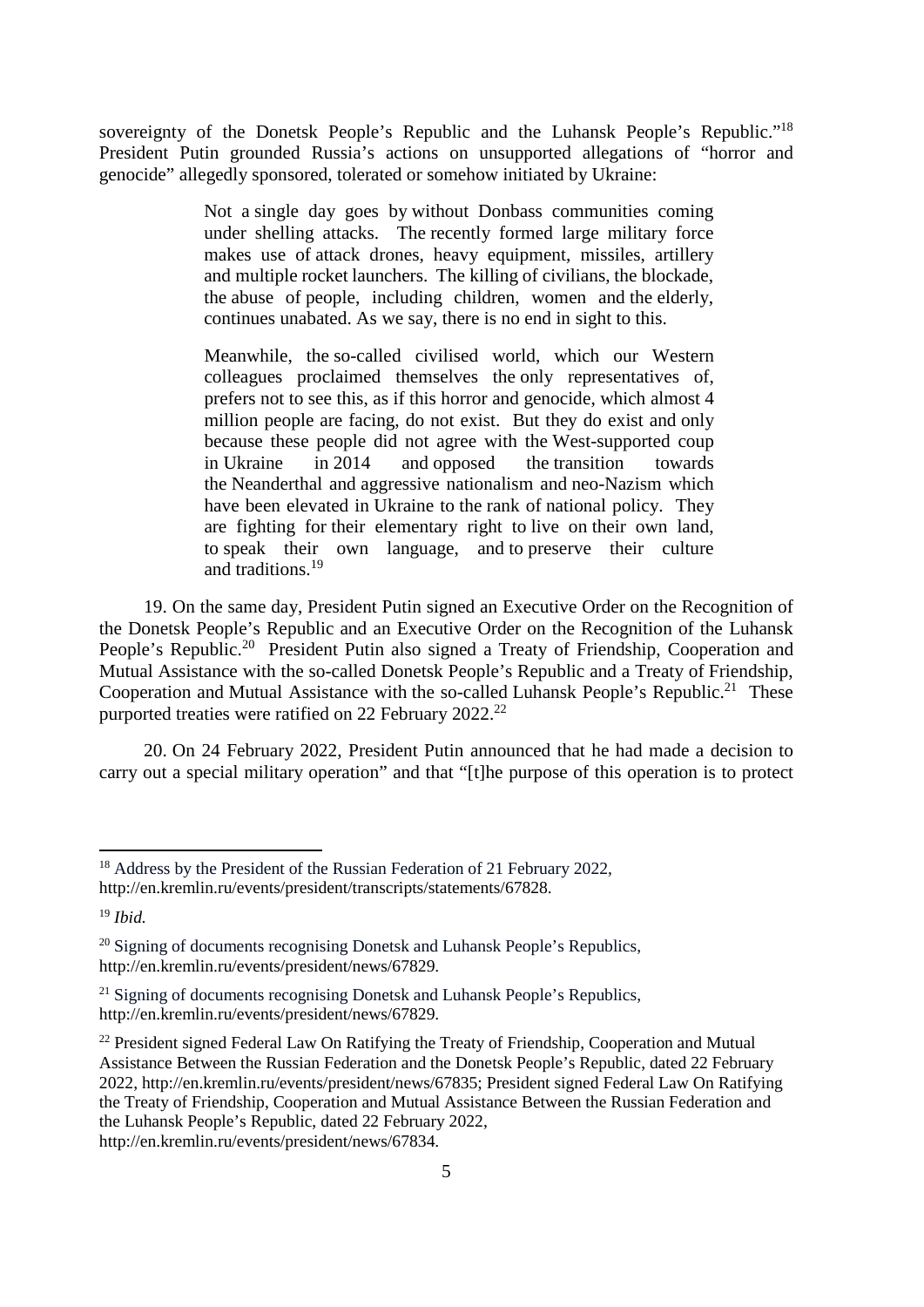people who, for eight years now, have been facing humiliation and genocide perpetrated by the Kiev regime."[23](#page-6-0) President Putin added:

> As I said in my previous address, you cannot look without compassion at what is happening there. It became impossible to tolerate it. We had to stop that atrocity, that genocide of the millions of people who live there and who pinned their hopes on Russia, on all of us. It is their aspirations, the feelings and pain of these people that were the main motivating force behind our decision to recognise the independence of the Donbass people's republics. $24$

21. There is no factual basis for the existence of genocide in the Luhansk and Donetsk oblasts, and Russia has advanced no evidence to substantiate its allegation. Indeed, reports on the human rights situation in Ukraine by the OHCHR do not mention any evidence of genocide in Ukraine. These reports are "verified information collected from primary and secondary sources that are assessed as credible and reliable" and "included in the report where the 'reasonable grounds to believe' standard of proof is met."[25](#page-6-2) The human rights report published on 23 September 2021, covering a period from 1 February to 31 July 2021, does not mention any evidence of genocide.<sup>[26](#page-6-3)</sup> The most recent update on the human rights situation in Ukraine, covering the period from 1 August to 31 October 2021 "focuses on key human rights developments in Ukraine" and also does not mention any evidence of genocide.<sup>[27](#page-6-4)</sup>

22. In addition to these human rights reports, the OHCHR also publishes related reports, like its recent report on fundamental freedoms in Ukraine covering the period from 1 November 2019 to 31 October 2021.<sup>[28](#page-6-5)</sup> Again, this report on fundamental freedoms mentioned no indication of genocide in Ukrainian territory.<sup>[29](#page-6-6)</sup> Given the lack of any evidence indicating acts of genocide, Russia clearly has no basis on which to allege such an egregious human rights violation. The Russian Federation's claimed objective to "de-nazify" Ukraine is a transparent pretext for an unprovoked war of aggression.

23. The harm suffered by Ukraine due to Russia's unprovoked invasion will be immeasurable. The U.N. Secretary-General called the impending war "what may be the most devastating war since the start of the century."<sup>[30](#page-6-7)</sup> In addition to heavy shelling and civilian

<span id="page-6-3"></span><sup>26</sup> *See ibid.*

<span id="page-6-4"></span><sup>27</sup> OHCHR, Human Rights Monitoring Mission in Ukraine, *Update on the Human Rights Situation in Ukraine (1 August - 31 October 2021)* (30 November 2021), p. 1.

<span id="page-6-5"></span><sup>28</sup> *See* OHCHR, *Civic Space and Fundamental Freedoms in Ukraine (1 November 2019- 31 October 2021)* (8 December 2021).

<span id="page-6-6"></span><sup>29</sup> *See ibid.*

<span id="page-6-0"></span> $^{23}$  Address by the President of the Russian Federation of 24 February 2022, http://en.kremlin.ru/events/president/news/67843.

<span id="page-6-1"></span><sup>24</sup> *Ibid.*

<span id="page-6-2"></span><sup>25</sup> OHCHR, *Report on the Human Rights Situation in Ukraine (1 February - 31 July 2021)* (23 September 2021), para. 21.

<span id="page-6-7"></span><sup>30</sup> UN News, *As Security Council meets on Ukraine crisis, Russia announces start of 'special military operation,'* (24 February 2022), https://news.un.org/en/story/2022/02/1112592.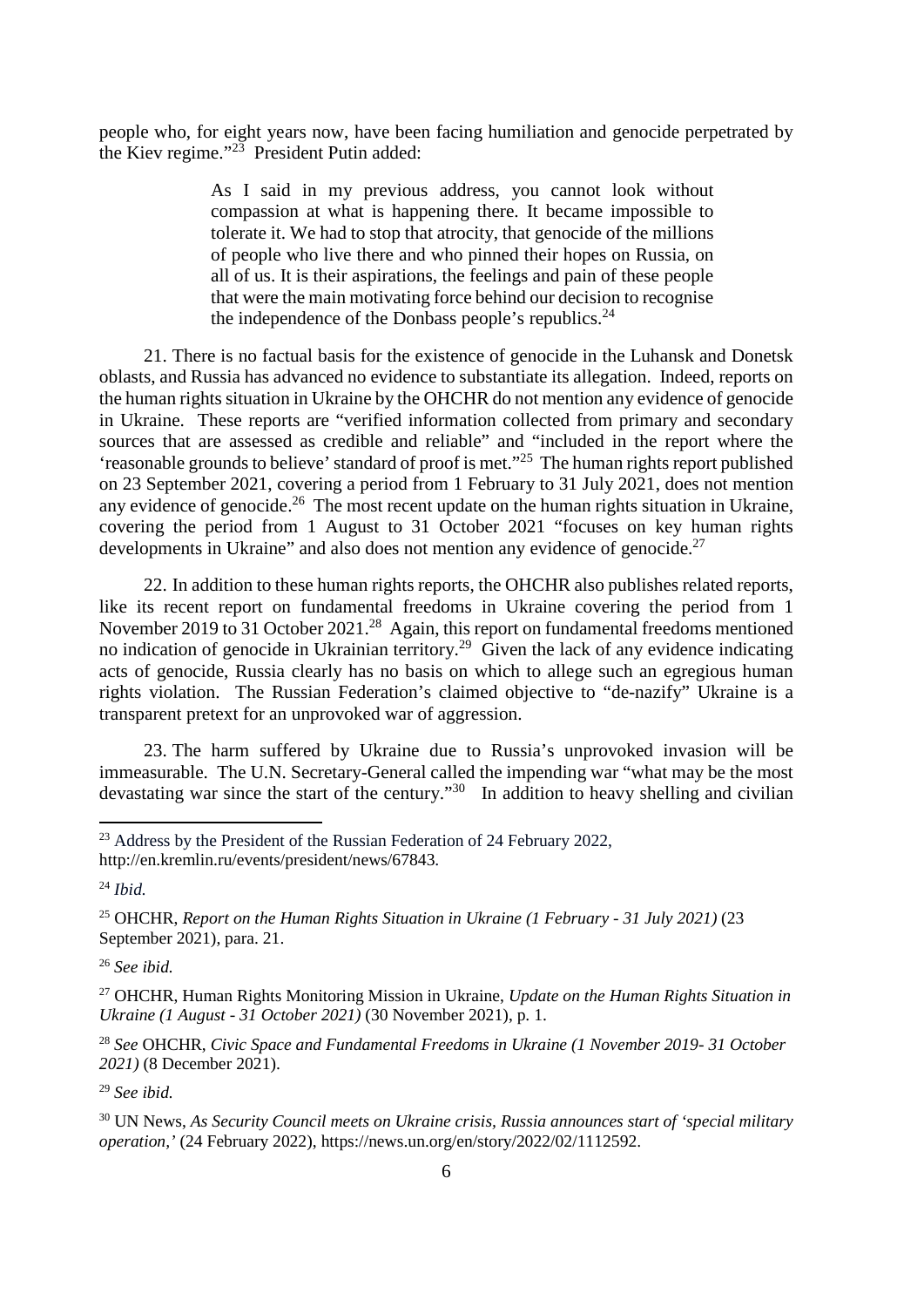and military casualties, Russia has also launched a large-scale cyberattack aimed at Ukrainian infrastructure.<sup>[31](#page-7-0)</sup> The U.N. Under-Secretary-General for Political and Peacebuilding Affairs noted the "unacceptably high cost – in human suffering and destruction" caused by Russia's escalation.<sup>[32](#page-7-1)</sup>

24. In short, Russia has turned the Genocide Convention on its head – making a false claim of genocide as a basis for actions on its part that constitute grave violations of the human rights of millions of people across Ukraine. Russia's lie is all the more offensive, and ironic, because it appears that it is Russia planning acts of genocide in Ukraine. Russia is intentionally killing and inflicting serious injury on members of the Ukrainian nationality – the actus reus of genocide under Article II of the Convention. These acts must be viewed together with President Putin's vile rhetoric denying the very existence of a Ukrainian people, which is suggestive of Russia's intentional killings bearing genocidal intent.

25. Russia's assault on Ukraine and the international order has been widely condemned by the international community. In response to the Russian Federation's armed attack on Ukraine, on 25 February 2022 the Council of Europe suspended Russia's representation rights in the organization's decision-making body and debate forum.<sup>[33](#page-7-2)</sup> Only the Russian Federation's veto prevented the adoption of a draft U.N. Security Council resolution that would have condemned Russia's actions.<sup>[34](#page-7-3)</sup> The Organization of American States (OAS) has also condemned Russia's "naked aggression, the likes of which have not been seen in Europe for some 70 years."<sup>[35](#page-7-4)</sup>

#### **IV.LEGAL GROUNDS FOR UKRAINE'S CLAIMS**

26. Ukraine claims that the Russian Federation's declaration and implementation of measures in or against Ukraine in the form of a "special military operation" declared on 24 February 2022 on the basis of alleged genocide, as well as the recognition that preceded the military operation, is incompatible with the Convention and violates Ukraine's right to be free from unlawful actions, including military attack, based on a claim of preventing and punishing genocide that is wholly unsubstantiated.

- a. Article I of the Convention provides that "genocide, whether committed in time of peace or in time of war, is a crime under international law" and that the Contracting Parties "undertake to prevent and punish such a crime."
- b. Article II of the Convention defines genocide as "any of the following acts committed with intent to destroy, in whole or in part, a national, ethnical, racial or religious group, as such: (a) Killing members of the group; (b) Causing serious bodily or mental harm to members of the group; (c) Deliberately inflicting on the

<span id="page-7-0"></span><sup>31</sup> *Ibid.*

<span id="page-7-1"></span><sup>32</sup> *Ibid.*

<span id="page-7-2"></span><sup>&</sup>lt;sup>33</sup> Council of Europe suspends Russia's rights of representation (25 February 2022), https://www.coe.int/en/web/portal/-/council-of-europe-suspends-russia-s-rights-of-representation.

<span id="page-7-3"></span><sup>34</sup> UN News, *Russia blocks Security Council action on Ukraine* (25 February 2022), https://news.un.org/en/story/2022/02/1112802.

<span id="page-7-4"></span><sup>35</sup> *OAS Member States Condemn Russian Attack on Ukraine* (25 February 2022), https://usoas.usmission.gov/oas-member-states-condemn-russian-attack-on-ukraine/.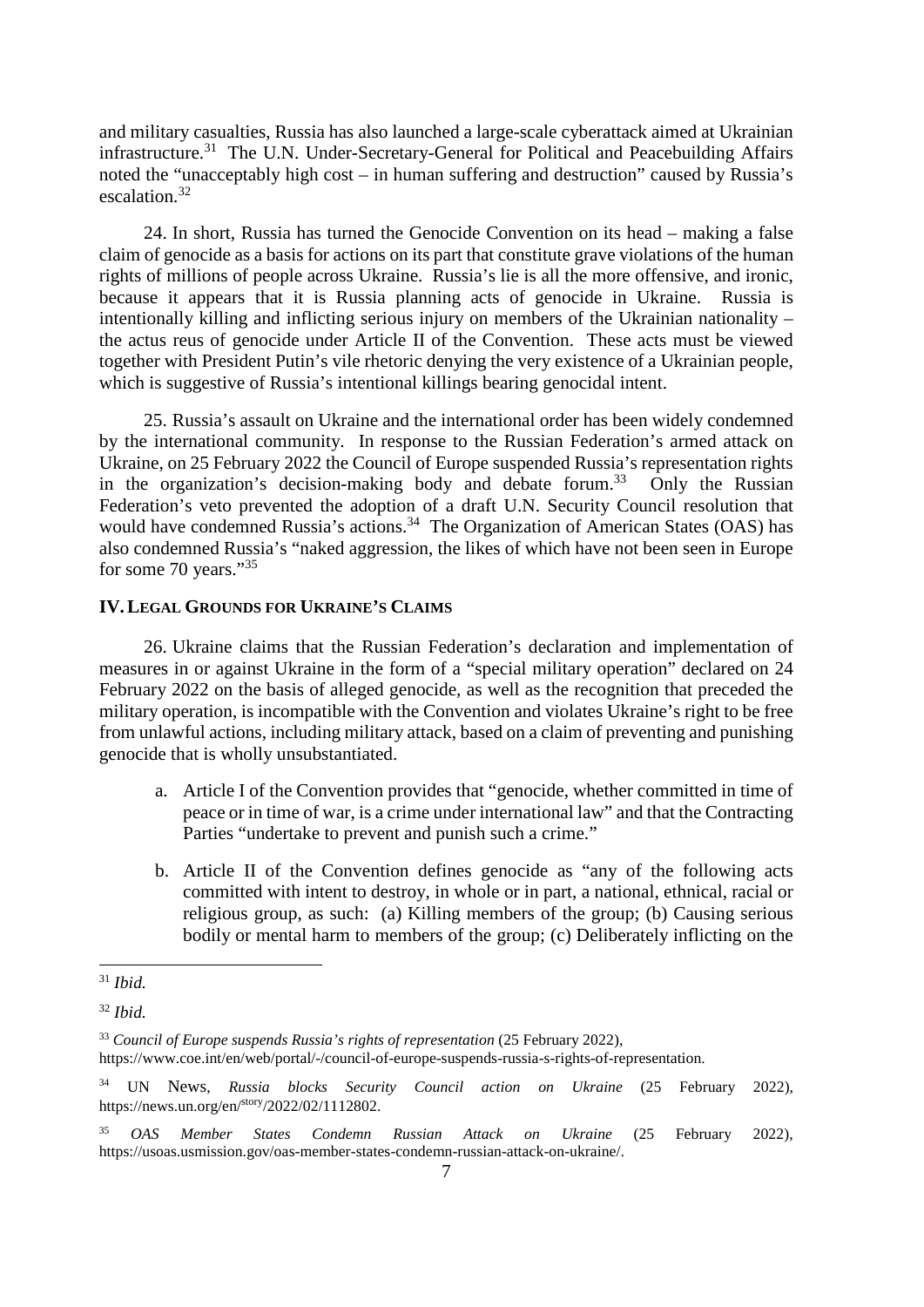group conditions of life calculated to bring about its physical destruction in whole or in part; (d) Imposing measures intended to prevent births within the group; (e) Forcibly transferring children of the group to another group."

c. Article III of the Convention provides that "[t]he following acts shall be punishable: (a) Genocide; (b) Conspiracy to commit genocide; (c) Direct and public incitement to commit genocide; (d) Attempt to commit genocide; (e) Complicity in genocide."

27. The duty to prevent and punish genocide enshrined in Article I of the Convention necessarily implies that this duty must be performed in good faith and not abused, and that one Contracting Party may not subject another Contracting Party to unlawful action, including armed attack, especially when it is based on a wholly unsubstantiated claim of preventing and punishing genocide.

28. Russia's actions erode the core obligation of Article I of the Convention, undermine its object and purpose, and diminish the solemn nature of the Contracting Parties' pledge to prevent and punish genocide.

29. The Russian Federation's declaration and implementation of measures in the form of a "special military operation," as well as acts of recognition, based on a false claim of genocide is incompatible with the Genocide Convention and violates Ukraine's rights.

#### **V. RELIEF SOUGHT**

30. Ukraine respectfully requests the Court to:

- a. Adjudge and declare that, contrary to what the Russian Federation claims, no acts of genocide, as defined by Article III of the Genocide Convention, have been committed in the Luhansk and Donetsk oblasts of Ukraine.
- b. Adjudge and declare that the Russian Federation cannot lawfully take any action under the Genocide Convention in or against Ukraine aimed at preventing or punishing an alleged genocide, on the basis of its false claims of genocide in the Luhansk and Donetsk oblasts of Ukraine.
- c. Adjudge and declare that the Russian Federation's recognition of the independence of the so-called "Donetsk People's Republic" and "Luhansk People's Republic" on 22 February 2022 is based on a false claim of genocide and therefore has no basis in the Genocide Convention.
- d. Adjudge and declare that the "special military operation" declared and carried out by the Russian Federation on and after 24 February 2022 is based on a false claim of genocide and therefore has no basis in the Genocide Convention.
- e. Require that the Russian Federation provide assurances and guarantees of nonrepetition that it will not take any unlawful measures in and against Ukraine, including the use of force, on the basis of its false claim of genocide.
- f. Order full reparation for all damage caused by the Russian Federation as a consequence of any actions taken on the basis of Russia's false claim of genocide.